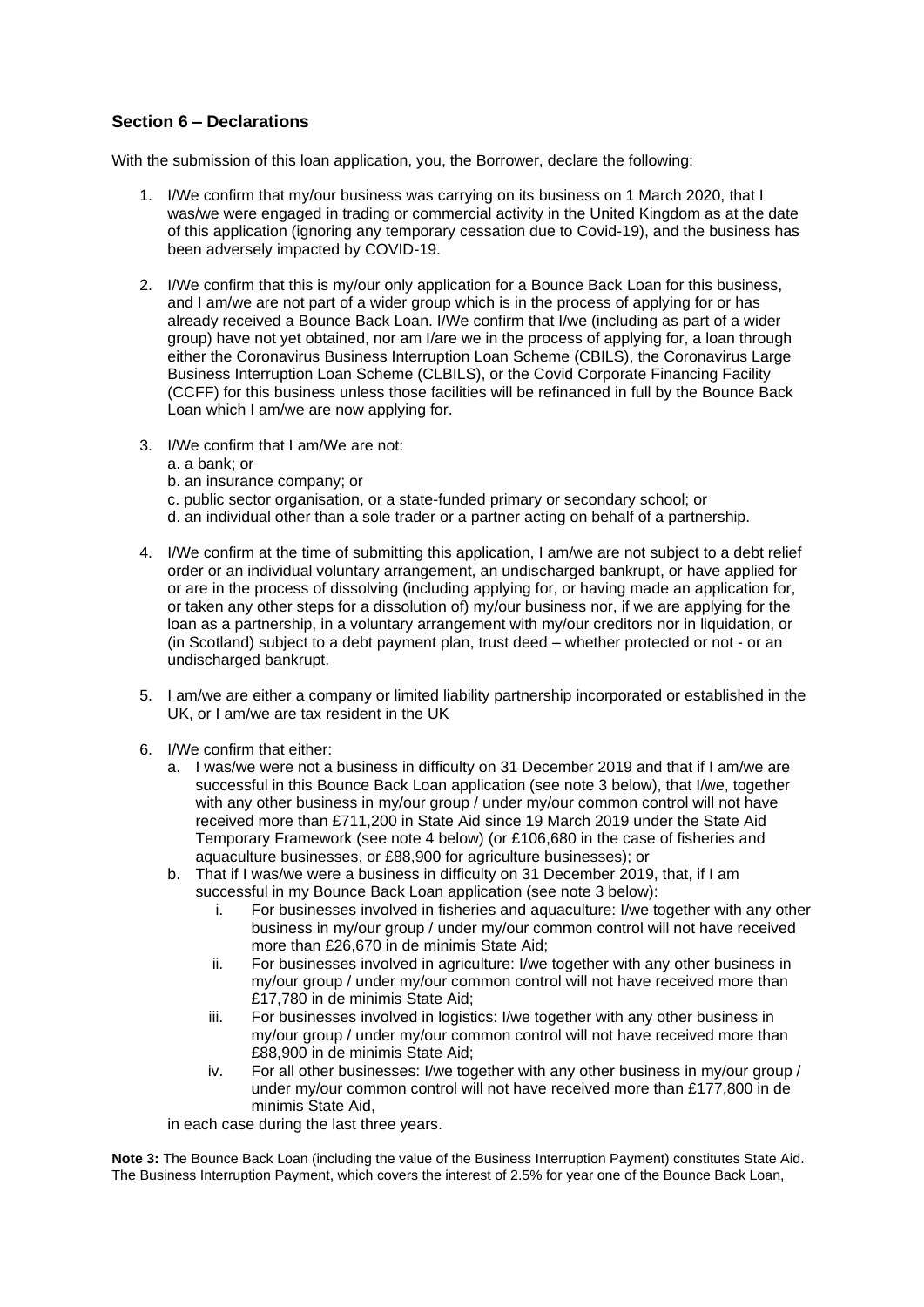must be accounted for in this declaration. Please note: If you are active in Fisheries and Aquaculture, Bounce Back Loans are not available for the activities listed in Article 1, Paragraph 1 of European Commission Regulation 717/2014.

**Note 4:** If you have received de minimis State Aid before, including under the Temporary Framework, you will have received a letter confirming the value of your de minimis State Aid.

- 7. I/We confirm that if I was/we were a business in difficulty on 31 December 2019, the Bounce Back Loan will not (in whole or in part) be used to support export related activities.
- 8. I/We confirm that if I/we or any member of my/our group receive income from sources other than my/our trading activity, more than 50% of the income, together with that of any member of my/our group, is derived from my/our trading activity. This does not apply to charities or further education colleges.
- 9. I/We undertake to use the credit granted on the basis of this agreement only provide economic benefit to my/our business, for example, providing working capital or investing in my/our business. I also confirm that the Bounce Back Loan will be used wholly for business purposes and not personal purposes.
- 10. I/We have reviewed and understood the costs associated with repayment of the loan, that is, the principal and interest and repayment of capital during the period beginning from the second year of the loan until its expiry five years later. I/We confirm that I am/we are able and intend to complete timely repayments in future. In addition, I/we understand that the 100% guarantee that is provided by the government under this scheme is to cover any losses made by the Lender, and does not cover losses that I/we might suffer if I am/we are unable to meet my payment obligations for which I/we remain fully liable. I/We understand that if I am/we are unable to meet my/our payment obligations, this could have a negative impact on my credit score, which may reduce my ability to access further lending in the future.
- 11. I/We understand that, while the prohibition of personal guarantees under the Bounce Back Loan Scheme fully protects the assets of owners and directors of limited liability companies, if I am/we are a sole trader or partnership my/our personal assets may be at risk, should I/we fail to complete loan repayments as per the loan agreement with the Lender. Per the terms of Bounce Back Loan Scheme, neither the Lender nor the government as guarantor will seek to enforce the loan against my/our principal private residence or primary personal vehicle.
- 12. **I/We understand that this loan, made under the Bounce Back Loan Scheme, is not subject to the usual consumer protections that apply to business lending and as such I/we will not have the benefit of the protection and remedies that would otherwise be available to me/us under the Financial Services and Markets Act 2000 or the Consumer Credit Act 1974.**
- 13. **I/We understand that the lender will not conduct any form of credit or affordability check and accepts no responsibility, whether arising in contract, tort (including negligence) or otherwise, for my/our decision to borrow. I/We also understand that the Lender may register its Bounce Back Loan with credit reference agencies, and that my credit rating may be affected by any failure or delay in repaying.**
- 14. I am/We are aware that, if I am/we are in any doubts as to the consequences of the agreement not being regulated by the Financial Services and Markets Act 2000 or the Consumer Credit Act 1974, then I/we should seek independent legal advice. I/We acknowledge that the Lender is not responsible for informing me/us about these consequences.
- 15. I/We make the data protection declaration (in Section 7 below) and, if relevant have provided notice of data processing to relevant individuals.
- 16. For loan applications being submitted on behalf of limited companies, unincorporated associations, charities, or partnerships: I/We declare that I/we are/am submitting this form in